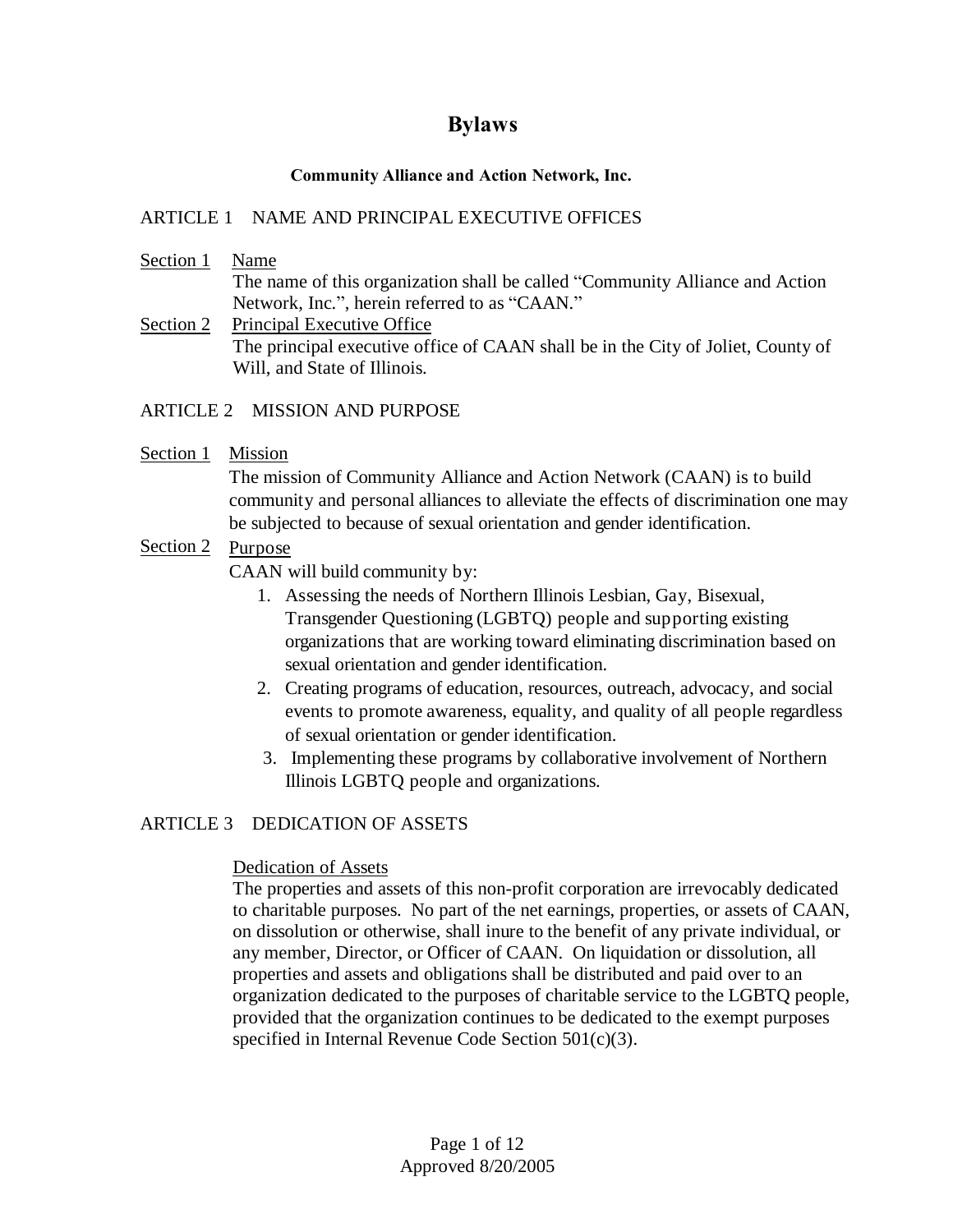## ARTICLE 4 BOARD OF DIRECTORS

#### Section 1 Corporate Powers The corporate powers shall be vested in a Board of Directors, which shall manage the affairs of CAAN.

Section 2 Oualification of Directors

Directors may come from any of three avenues for nomination:

- 1. A CAAN Nominating Committee may nominate a slate of prospective Directors.
- 2. Be an active member of CAAN for at least ninety (90) days immediately prior to the election and request the nomination.
- 3. An active CAAN member may nominate another person who has been an active member for at least ninety (90) days immediately prior to the election.

Section 3 Number and Quorum of Directors

The number of Directors of CAAN shall be fixed at a minimum of *three (3)\** individuals. A quorum at any meeting of the Board of Directors shall consist of a simple majority of the current number of Directors.

Section 4 Election and Tenure of Directors

Regular election of Directors shall be held at the June general membership meeting each year. Directors shall assume office at the next regularly scheduled Board Meeting. Directors shall hold office for two (2) year terms, and the terms shall be staggered so that approximately one-half of the terms expire each year. Directors shall be nominated for election by the Nominating Committee. Directors may be elected by a simple majority of votes cast according to an established electoral procedure. The Board of Directors, along with the assistance of the nomination committee, shall establish electoral procedures.

- Section 5 Vacancies in the Board of Directors
	- 1. Any vacancy in the Board of Directors resulting from:
		- a. An increase in the number of Directors, or
		- b. From removal,or
		- c. Resignation, or
		- d. Incapacity or death, or
		- e. Any other cause not specified

…may be filled by a simple majority vote of the remaining Board of Directors no later than the next regular scheduled Board meeting. (See Article 4, Section 5). Such appointee shall serve until the next regular election.

2. A Board of Director's position may be declared vacant if a Director has an absence at two (2) consecutive regularly scheduled Board meetings or total of four (4) regularly scheduled Board meetings during a twelve monthperiod.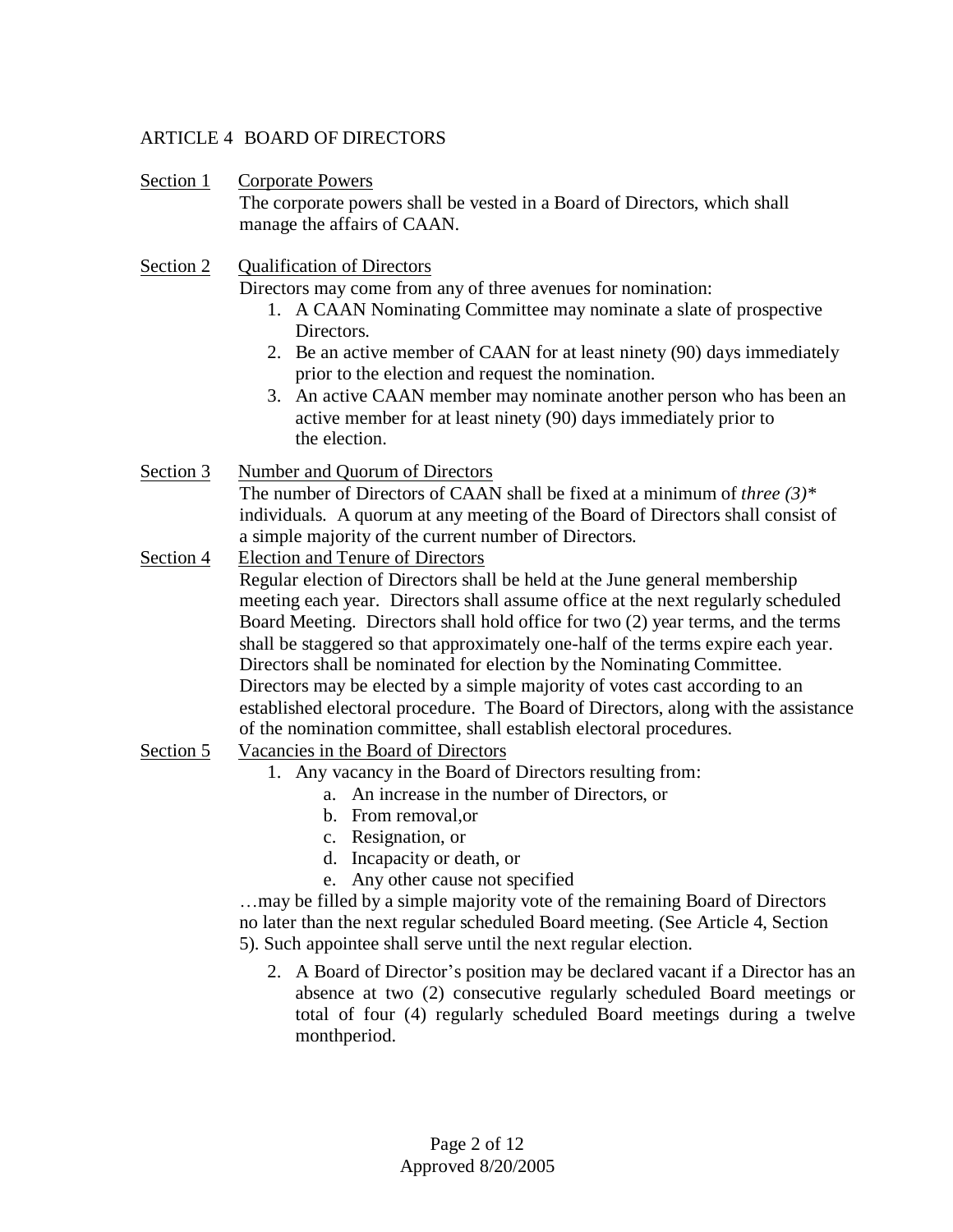# Section 6 Removal of Directors Any Director may be removed from office only for good cause by a vote of two- thirds (2/3) of the remaining Directors.

### Section 7 Resignation

A Director may resign at any time by giving written notice to the President and/or the Secretary of the Board who shall present such letter to the Board of Directors at the next meeting. The Board shall treat such letter as a presentation of communication to be acted upon at the next Board meeting.

## Section 8 Meetings

- 1. The Board of Directors shall hold at least one (1) regular meeting per month. *Members of the Board may participate in a meeting through use of telephone conference or internet conference, so long as members participating in such meeting can hear one another.\**
- 2. Special meetings may be called by the President, by a simple majority vote of the Board of Directors, or upon written request of an active CAAN member addressed to the President or Secretary and approved by a simple majority of the Board. Such meetings shall be held within fifteen (15) days of said request. All Board members shall be given reasonable notice of special meetings, personally, by mail, or equivalent means.
- 3. The Board of Directors meetings shall be open to the general membership except for executive sessions for personnel and litigation matters

# Section 9 Decision Making Policy

The basic decision making policy of the Board of Directors shall be to achieve unanimity whenever possible. Formal action by the Board of Directors must be by a simple majority vote in all cases, unless specified otherwise in the Bylaws. The Board may adopt such rules and procedures as it deems appropriate which are not in conflict with the law or the bylaws of CAAN.

### Section 10 Powers and Duties of the Board of Directors

- 1. To conduct, manage, and control the affairs of CAAN and its properties, and to make such rules and regulations therefore, not inconsistent with the law, the Articles of Incorporation, or the Bylaws, as they deem necessary.
- 2. To select and remove the officers, agents, and employees of CAAN, as herein provided: to prescribe such powers and duties for them as may not be inconsistent with the law, the Articles of Incorporation or the Bylaws, and to fix their compensation.
- 3. To provide for a review of the books and records of the Treasurer and Secretary at least once annually by the general membership.
- 4. To formulate and promulgate policies and guidelines for the conduct of the affairs of CAAN.
- 5. To facilitate, support, and where deemed necessary, supervise and assist in maintaining pursuit of the aims and purposes of CAAN.
- 6. To develop a one-, three-, and five-year plan with an annual review which

Page 3 of 12 Approved 8/20/2005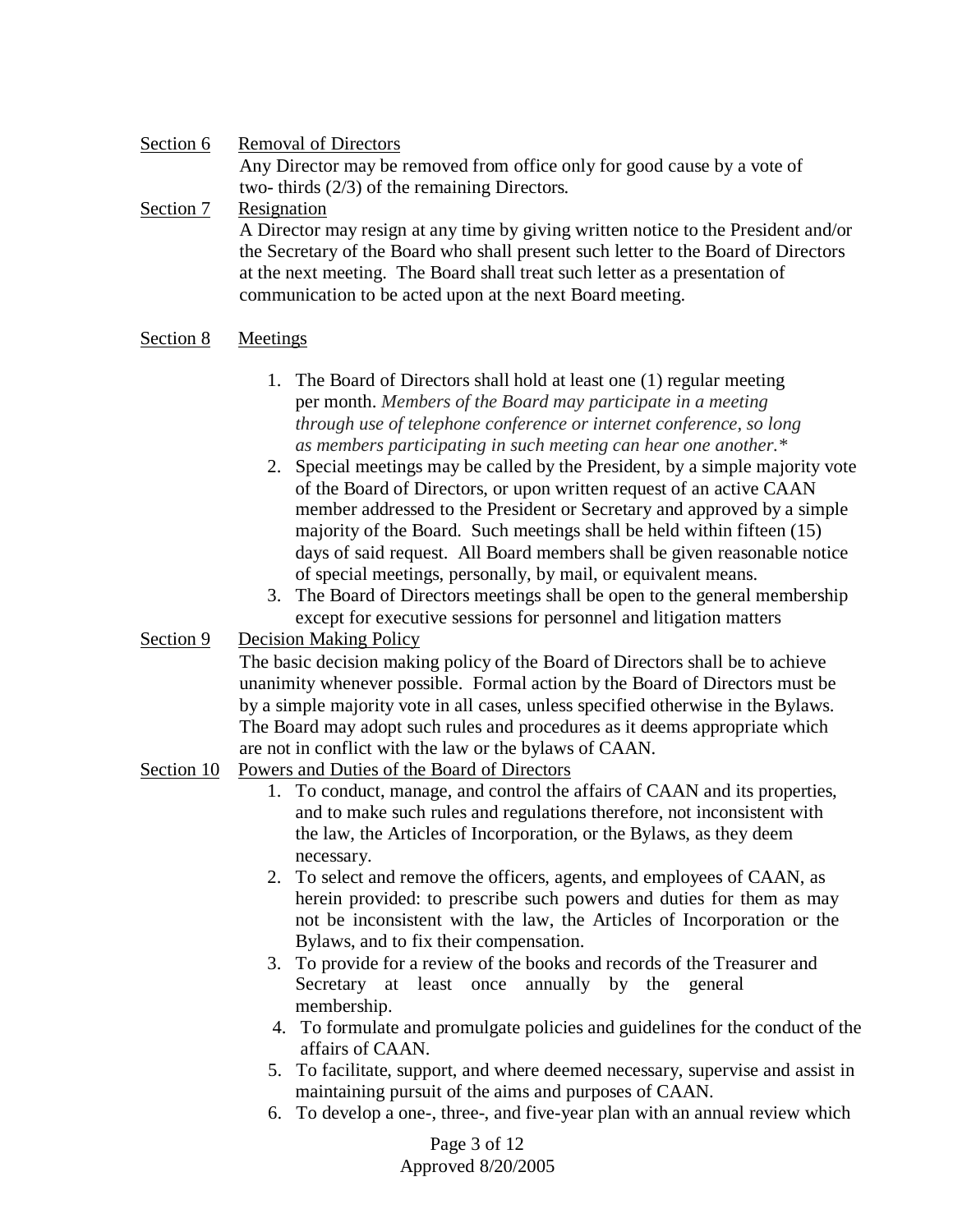shall contain strategies to implement the declared purposes as defined in Article 2, Section 2.

7. To chair a standing committee.

#### Section 11 Standing Committees

- 1. The Board of Directors shall have the power to establish and to dissolve standing and special committees for advancement of the purposes of CAAN.
- 2. The standing committees shall be:

#### Activities/Programs:

- a. To develop a yearly activities program (including but not limited to: educational, athletic, cultural, and health)
- b. To review and/or evaluate ongoing programs.
- c. To manage and maintain CAAN library/archives.

#### Public Relations:

- a. To provide CAAN related information to the general public and news media.
- b. To provide CAAN related information to the general membership.
- c. To provide information about the LGBTQ community to the general membership.
- d. To develop communication strategies for interaction with other community groups.
- e. To develop and implement a plan to recognize members, donors and individuals who make outstanding contributions to CAAN and the community.
- f. To seek sponsorship support for public relations events.

### Membership:

- a. To develop and implement an ongoing membership recruitment program.
- b. To develop and implement a membership renewal recruitment plan.
- c. To maintain a current membership list.

#### Fund Raising:

- a. To develop and implement a yearly fundraising plan that includes annual and special events with budget and revenue projections.
- b. To seek sponsorship support for fundraising events.
- c. To identify and apply for special grants.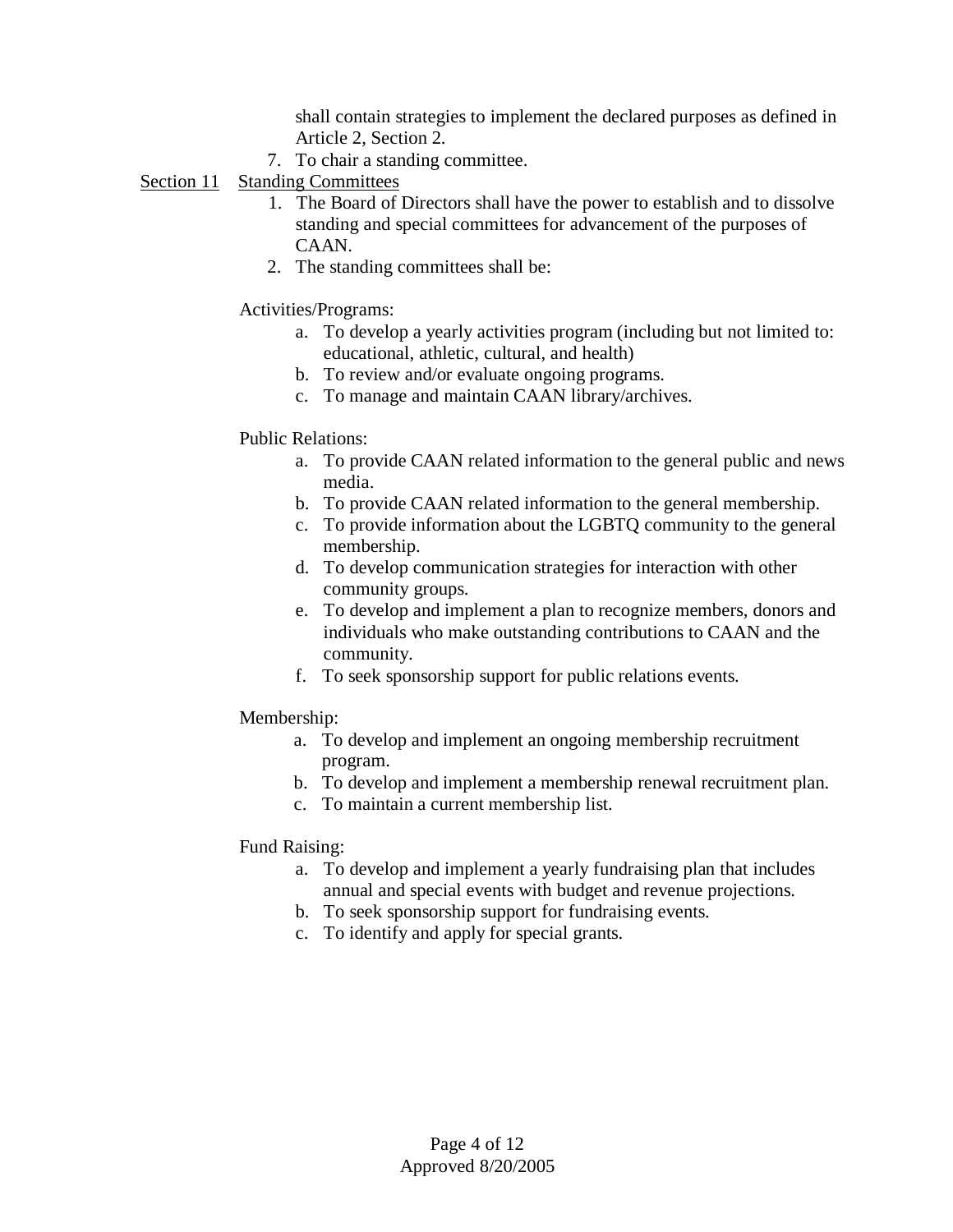#### Building:

- a. To manage, maintain and improve CAAN offices and equipment.
- b. To develop a long-range plan for housing a larger CAAN community center.
- c. To provide materials and maintain CAAN's website.

### Capital Improvement:

- a. To develop a strategy for capital improvements.
- b. To develop a fundraising program to fund capital improvements.

#### Nominating:

- a. To select candidates for regular elections of Directors (See Article 4, Section 4)
- b. To consist of two (2) members of the Board of Directors and three (3) individuals of the general membership in good standing.

#### Volunteer:

a. To develop a volunteer recruitment program. b. To train volunteers.

3. Standing committees shall submit a written report to the Board of Directors on a quarterly basis.

### Section 12 Notice, Board of Directors meetings

Except in an emergency, a notice of the time and place of such meeting, including

a closed session, shall be posted at least five (5) days, excluding Sundays and legal holidays, prior to such meetings. Posting on CAAN's bulletin board and on its Internet site shall be deemed appropriate notice.

An emergency shall mean a situation where delayed action is detrimental to the mission of CAAN and deemed to be imperative by the President or presiding committee officer or agency. Directors shall employ whatever means are available to inform the membership that a meeting is to be held. The minutes of the meeting shall contain the reason for the emergency meeting.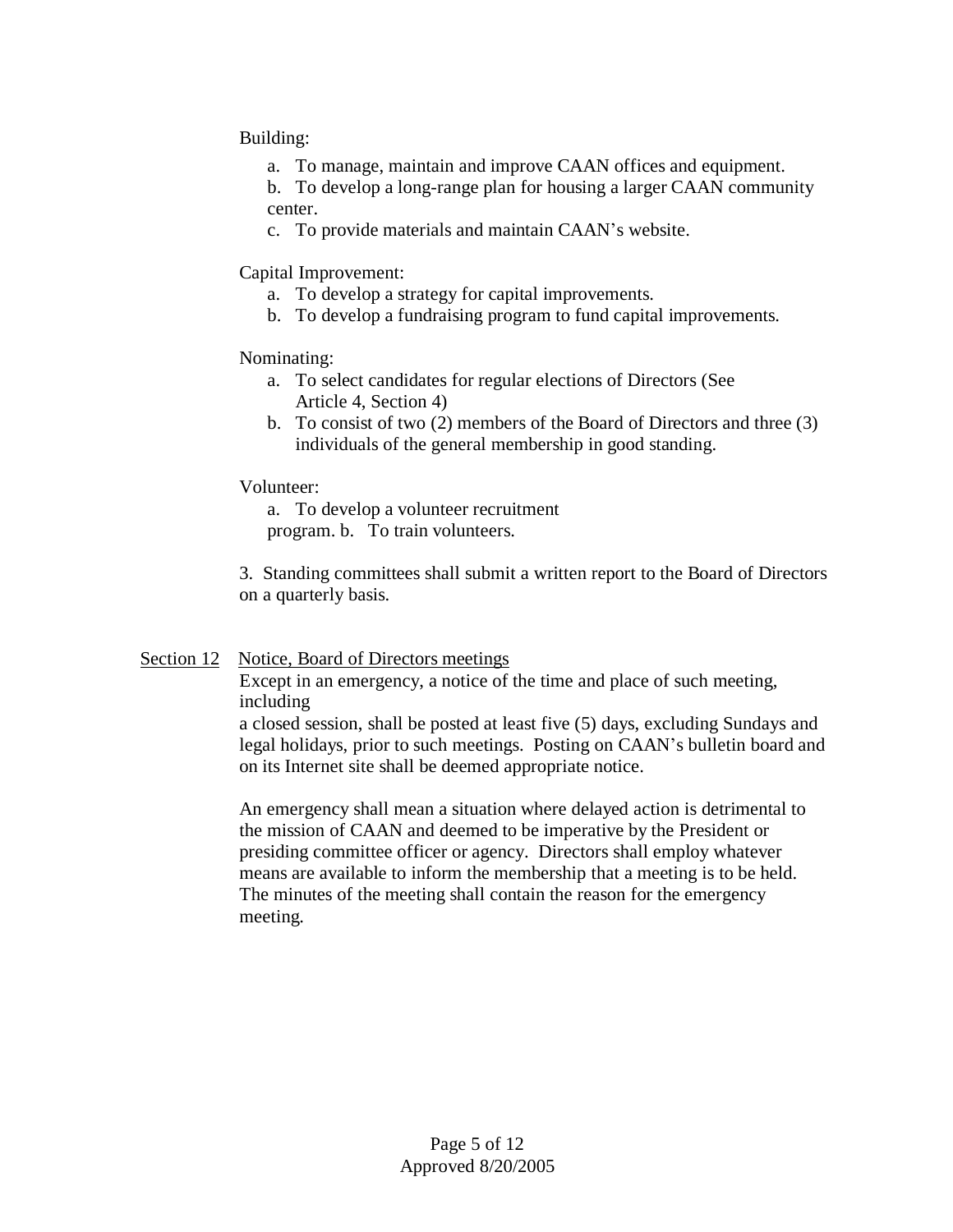Section 13 Waiver of Notice, consent to Meeting or Approval of Minutes The business of any meeting of the Board of Directors, however called and noticed, or whenever held, shall be valid as though transacted at a meeting duly held upon notice, if a quorum is present and if either before or after the meeting, each of the Directors not present signs a written waiver of notice and consents to holding such meeting and approval of the minutes thereof. All such waivers, consents, and approvals shall be filed with the minutes of the proceedings of the Board of Directors.

#### Section 14 Action by Written Consent

Any action required or permitted to be taken by the Board of Directors may be taken without a meeting if all members of the Board of Directors shall individually or collectively vote in writing prior to such action and such action is approved by a majority vote. Such written votes shall be filed with the minutes of the proceedings of the Board of Directors. Such action by written consent shall have the same force and effect as though voted upon by a majority of the Directors at a regular or special meeting of the Board.

#### Section 15 Conflict of Interest

No Director or Officer may enter into any contract or agreement with CAAN with the hope or expectation of a profit.

### ARTICLE 5 OFFICERS OF THE BOARD OF DIRECTORS

#### Section 1 Officers and Executive Committee

- 1. The officers of the Board of Directors and of CAAN shall be a President, First Vice President, Second Vice President, Secretary, and Treasurer.
- 2. The Board, at its discretion, may create such other officers, as it deems necessary.

### Section 2 Election and Tenure of Officers

Officers of the Board shall be elected by the Directors by secret ballot, at the first Board of Directors meeting following the regular election each June, assume their duties upon election, and serve for one (1) year.

### Section 3 Removal of Officers

Any Officer may be removed from office only for good cause and by a vote of two-thirds (2/3) of the remaining Directors.

#### Section 4 Duties of Officers

1. President—The President shall have general executive supervision of the business of CAAN, implementing the directives of the Board of

Directors and exercising the powers delegated by the Board. The President shall represent CAAN in all public matters unless he/she designates a representative. The President shall preside at Board of Director meetings, general meetings, and special meetings of CAAN and shall sit de facto with all Committees. The President

> Page 6 of 12 Approved 8/20/2005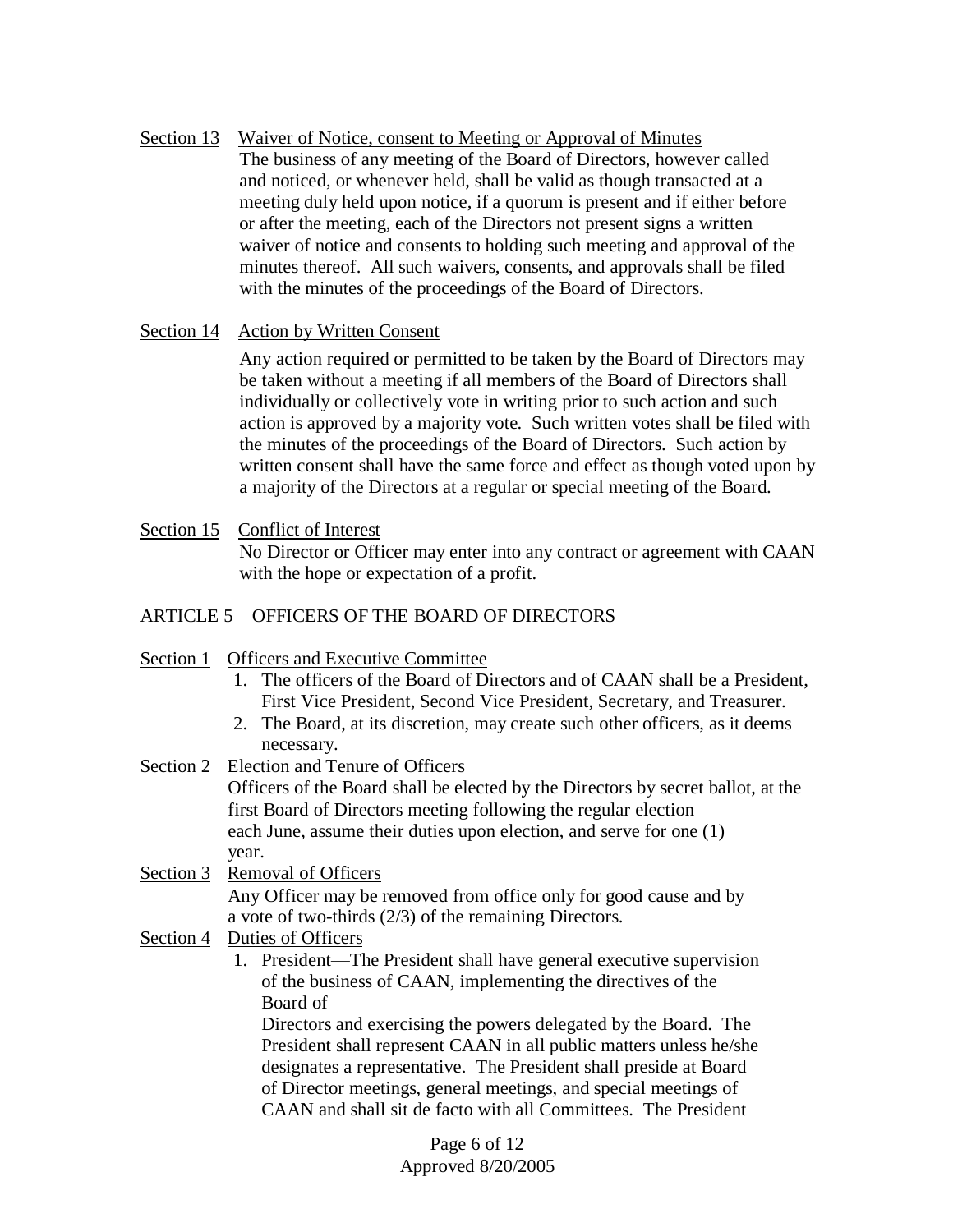may countersign checks.

- 2. First and Second Vice Presidents—The Vice President shall assist the President and Board of Directors in carrying out their duties, and shall carry out such executive and/or supervisory duties as are delegated by the President or other Board of Directors. In the event of the President's death, or other such emergency, the First Vice President shall serve as President. The Second Vice President will become the First Vice President and the remaining board members shall select a new Second Vice President. The First and Second Vice Presidents may countersign checks.
- 3. Secretary—The Secretary shall keep a full and accurate record of all proceedings of the Board of Directors, shall keep files of all reports of officers and committees of CAAN, shall keep a file of the Articles of Incorporation and the Bylaws with all amendments duly recorded to be kept on hand at all Board meetings, and shall maintain a list of members. The Secretary shall establish and keep any other files and records

deemed necessary by the Board of Directors. The Secretary, or his/her designee, shall furnish committees with any corporate documents needed for the performance of their duties. The Secretary and/or his/her

designee shall send out all meeting notices, including the proposed agenda for each meeting, shall post a copy of the minutes of all Board of

Director's meetings at CAAN, and shall prepare the official correspondence for the Board, as they may direct. The Secretary may countersign checks.

4. Treasurer—The Treasurer shall receive for CAAN all donations, fees, and other monies given to CAAN and shall hold such monies in safekeeping as directed by the Board of Directors. The Treasurer shall ensure that accurate records are kept of the finances of CAAN and all documents relating thereto. The Treasurer shall make quarterly and yearly financial statements and such interim reports as the Board may require. The Treasurer may countersign checks.

#### ARTICLE 6 GENERAL MEMBERSHIP

#### Section 1 Qualification for Membership

Any individuals who support the Mission and purpose set forth in Article 2 of these

Bylaws and are willing to contribute their efforts toward these aims, may become a

member of CAAN by meeting requirements as set forth by the Board of Directors.

An active member shall be defined as a person who is paying dues, is attending meetings, and is participating on at least one committee.

Page 7 of 12 Approved 8/20/2005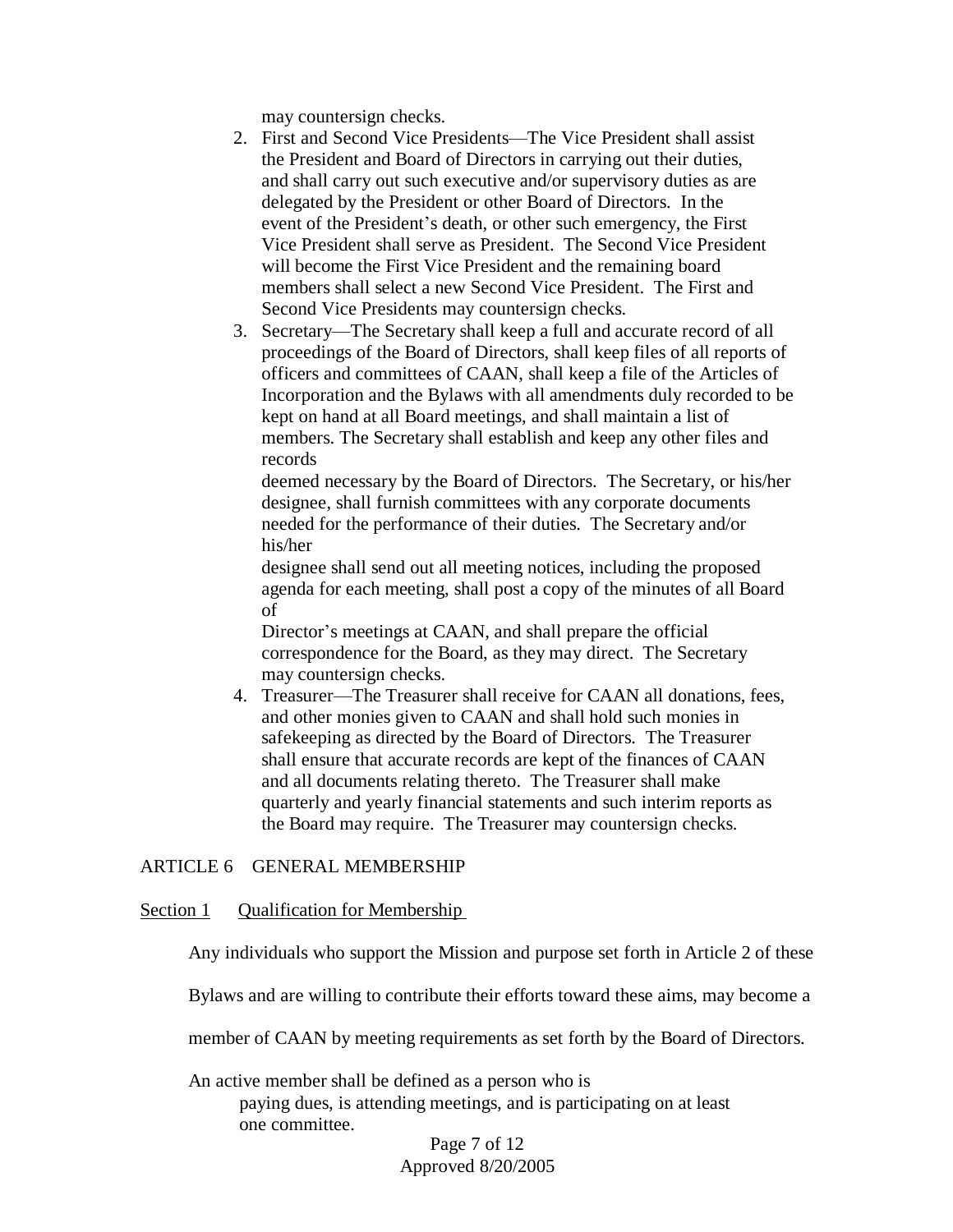Section 2 Categories and Requirements of Membership The Board of Directors may establish various categories of membership and set forth benefits and requirements of such categories, including dues.

#### Section 3 Meetings

- 1. The regular annual general membership meeting shall be held in June of each year.
- 2. Special membership meetings may be requested by means of petition

of the Board of Directors signed by at least twenty (20) members or ten percent (10%) of current membership, whichever is greater. The Board upon receipt of such a petition must call the meeting within forty-five (45)

days and notify the membership by mail at least fifteen (15) days prior to the meeting. The Board may also call a special membership meeting by following the same notification procedure.

- 3. The Board of Directors shall conduct membership meetings. The Board shall provide for timely reports by officers and staff of CAAN, shall inform the membership of the agenda, and shall provide for members to bring business before meetings.
- 4. A minimum of twenty (20) members or ten percent (10%) of current membership, whichever is lesser, shall constitute a quorum for any membership meeting.

#### Section 4 Voting Requirements

Voting at membership meetings will be restricted to people who have been members for at least ninety (90) days prior to the meeting.

#### Section 5 Membership and Mailing Lists

- 1. Any membership or mailing list established under the authority of CAAN shall remain confidential and may not be disclosed to any other group or organization. Use of such lists shall be restricted to people specifically authorized by the Board of Directors.
- 2. Use of CAAN membership or mailing lists shall be restricted to purposes of determining of voting eligibility, mailings, notices, and membership/fundraising activities as authorized by the Board of Directors.
- 3. It shall be the duty of all Directors, Advisory Board Members, employees, and volunteers to maintain strict confidentiality regarding the names of volunteers, contributors, and clients.

#### ARTICLE 7 AMENDMENTS OF THE BYLAWS

Page 8 of 12 Approved 8/20/2005 Section 1 Amendments of the Bylaws Bylaws may be adopted, amended, or repealed by the affirmative vote of three-fourths (3/4) of a quorum of the general membership.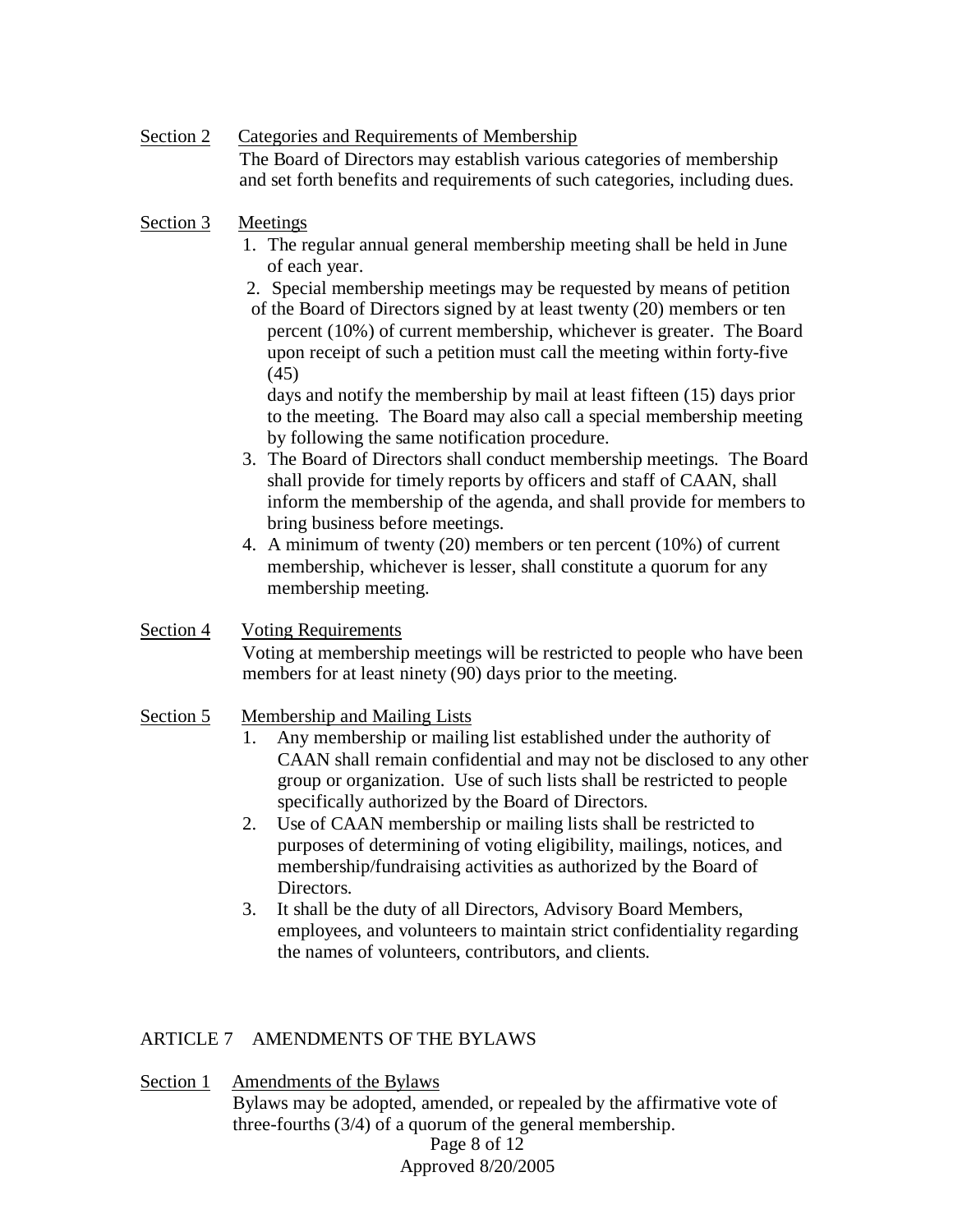Section 2 Effective Date

Amendments shall become effective immediately upon adoption, unless specified otherwise

## ARTICLE 8 FISCAL YEAR AND REVIEW

Section 1 Fiscal Year

The fiscal year of the Corporation shall **be \*\*August 1 st through July 31 st** or otherwise determined by the Board of Directors.

## Section 2 Review

*When C.A.A.N.'s income is over \$25.000\**An independent Accountant shall review the books of CAAN annually and the report of such accountant shall be filed with the records of CAAN as soon as possible after the end of the fiscal year.

## ARTICLE 9 PARLIAMENTARY AUTHORITY

### Parliamentary Authority

*Robert's Rules of Order* shall constitute the ruling authority at membership meetings and as a general guideline for Board meetings, wherein they do not conflict with the rules of the corporation or any statute of the State.

### ARTICLE 10 INDEMNIFICATION OF DIRECTORS AND OFFICERS

### Indemnification of Directors and Officers

Each Director, Officer, and volunteer now, or hereafter, serving CAAN and each person who at, the request of or on the behalf of, CAAN is now serving, or hereafter serves, as a Director and their heirs, executors, and administrators, or each of them, shall be indemnified by CAAN against all costs, expenses, judgments, and liabilities, including attorney fees reasonably incurred or imposed upon him/her in connection with, or resulting from any action, suit, or proceeding, civil or criminal, in which he/she, or may be made, a party by reason of an action alleged by have been taken or omitted by him/her as such Director or Officer, whether or not he/she is a Director or Officer at the time of incurring such costs, expenses judgments, and liabilities, except in relation to matters as to which he/shall be finally adjudged, without the right of further appeal in misconduct in the performance of his/her duty as such Director or Officer. Such indemnification shall be made with respect to adjudications other than on the merits and shall extend to settlements and compromises. The foregoing right of indemnification shall not be exclusive of other rights to which such Directors or Officers may be entitled as matter of law.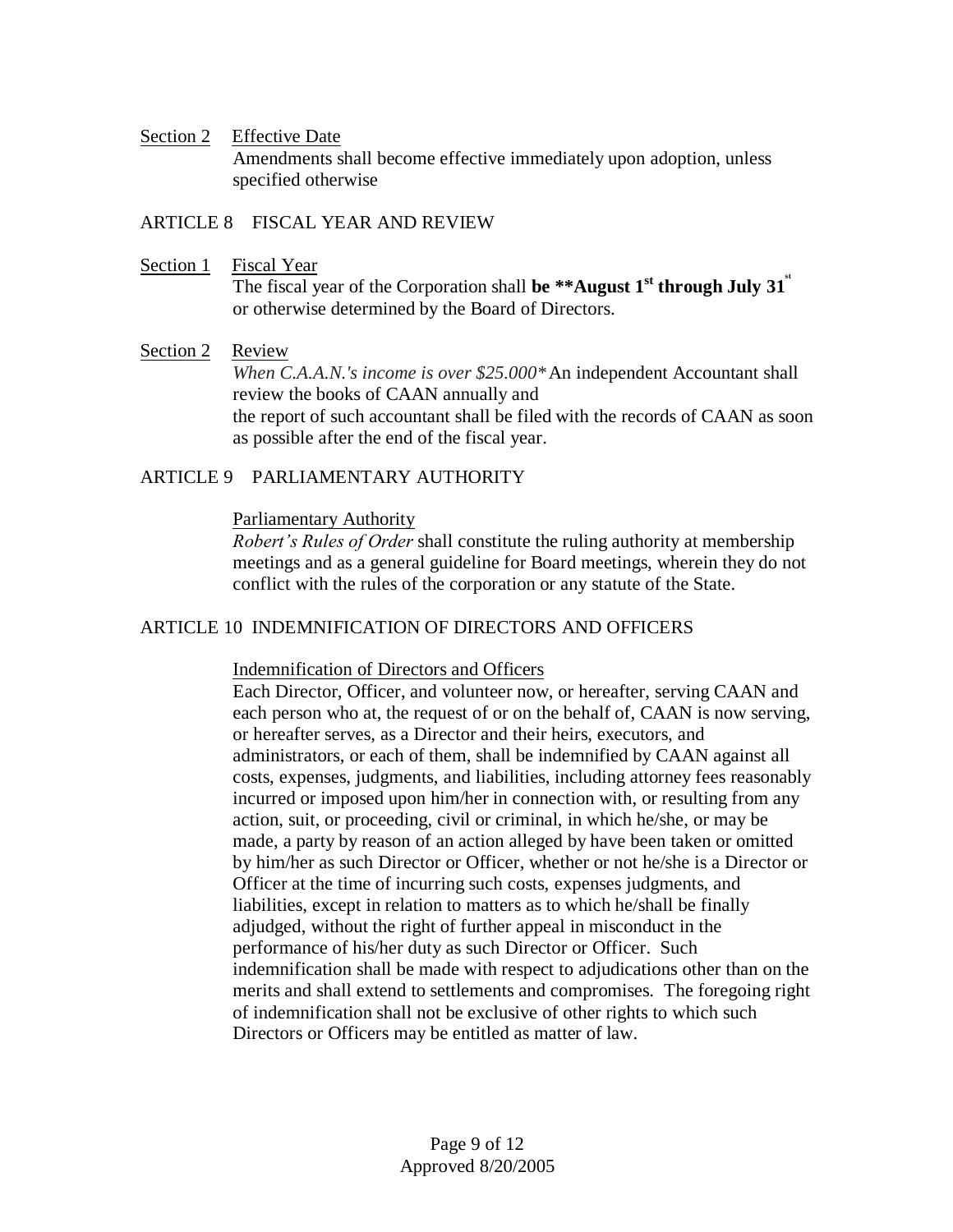### ARTICLE 11 CONFLICT OF INTEREST POLICY

#### Section 1 Purpose

The purpose of the conflict of interest policy is to protect CAAN's interest when it is contemplating entering into a transaction or arrangement that might benefit the private interest of an officer or director of CAAN or might result in a possible excess benefit transaction. This policy is intended to supplement but not replace any applicable state and federal laws governing conflict of interest applicable to nonprofit and charitable organizations.

#### Section 2 Definitions

Any director, principal officer, or member of a committee with governing board delegated powers, who has a direct or indirect financial interest, as defined below, is an interested person

Financial Interest—A person has a financial interest if the person has, directly or indirectly, through business, investment, or family:

- a. An ownership or investment in any entity with which CAAN has a transaction or arrangement,
- b. A compensation arrangement with CAAN or with any entity or individual with which CAAN has a transaction or arrangement, or
- c. A potential ownership or investment interest in, or compensation arrangement with, any entity or individual with which CAAN is negotiating a transaction or arrangement. Compensation includes direct and indirect remuneration as well as gifts or favors that are not insubstantial. A financial interest is not necessarily a conflict of interest. Under Article 11, Section 3, part b, a person who has a financial interest may have a conflict of interest only if the appropriate governing board or committee decides that a conflict of interest exists.

#### Section 3 Procedures

- a. Duty to disclose: In connection with any actual or possible conflict of interest, an interested person must disclose the existence of the financial interest and be given the opportunity to disclose all material facts to the directors and members of committees with governing board delegated powers considering the proposed transaction or arrangement.
- b. Determining whether a conflict of interest exists: After disclosure of the financial interest and all material facts, and after any discussion with the interested person, he/she shall leave the governing board or committee meeting while the determination of a conflict of interest is discussed and voted upon. The remaining board or committee members shall decide if a conflict of interest exists.
- c. Procedures for addressing the conflict of interest
	- 1. An interested person may make a presentation at the

Page 10 of 12 Approved 8/20/2005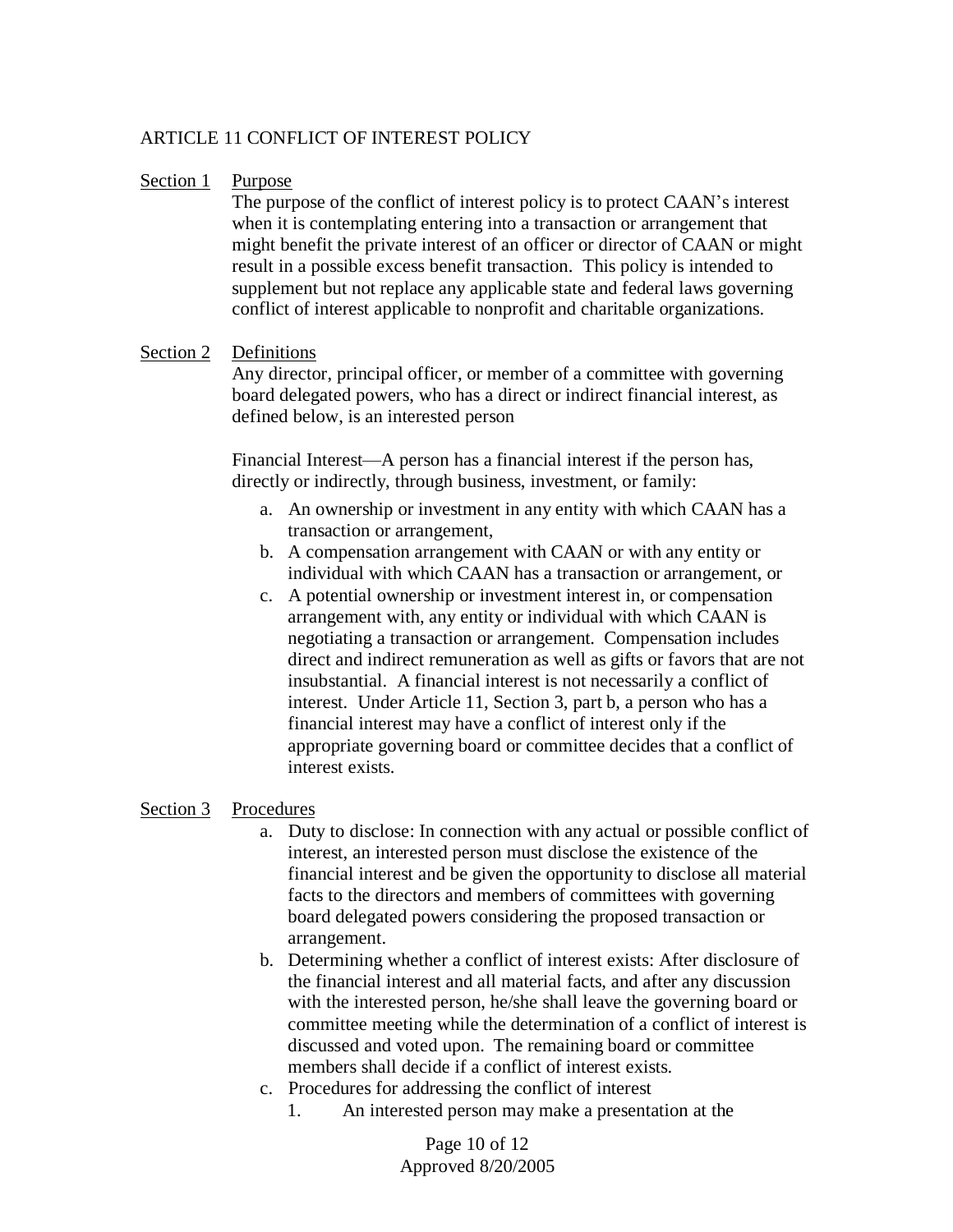governing board or committee meeting, but after the presentation, he/she shall leave the meeting during the discussion of, and the vote on, the transaction or arrangement involving the possible conflict of interest

- 2. The chairperson of the governing board or committee shall, if appropriate, appoint a disinterested person or committee to investigate alternatives to the proposed transaction or arrangement.
- 3. After exercising due diligence, the governing board or committee shall determine whether CAAN can obtain with reasonable efforts a more advantageous transaction or arrangement from a person or entity that would not give rise to a conflict of interest.
- 4. If a more advantageous transaction or arrangement is not reasonably possible under circumstances not producing a conflict of interest, the governing board or committee shall determine by a majority vote of the disinterested directors whether the transaction or arrangement is in CAAN's best interest, for its own benefit, and whether it is fair and reasonable. In conformity with the above determination it shall make its decision as to whether to enter into the transaction or arrangement.
- d. Violations of the conflicts of interest policy
	- 1. If the governing board or committee has reasonable cause to believe a member has failed to disclose actual or possible conflicts of interest, it shall inform the member of the basis for such belief and afford the member an opportunity to explain the alleged failure to disclose.
	- 2. If, after hearing the member's response and after making further investigation as warranted by the circumstances, the governing board or committee determines the member has failed to disclose an actual or possible conflict of interest, it shall take appropriate disciplinary and corrective action.

### Section 4 Records of proceedings

The minutes of the governing board and all committees with board delegated powers shall contain:

- a. The names of the persons who disclosed or otherwise were found to have a financial interest in connection with an actual or possible conflict of interest, the nature of the financial interest, any action taken to determine whether a conflict of interest was present, and the governing board's or committee's decision as to whether a conflict of interest in fact existed.
- b. The names of the persons who were present for discussions and votes relating to the transaction or arrangement, the content of the discussion, including any alternatives to the proposed transaction or arrangement, and a record of any votes taken in connection with the proceedings.
- Section 5 Compensation